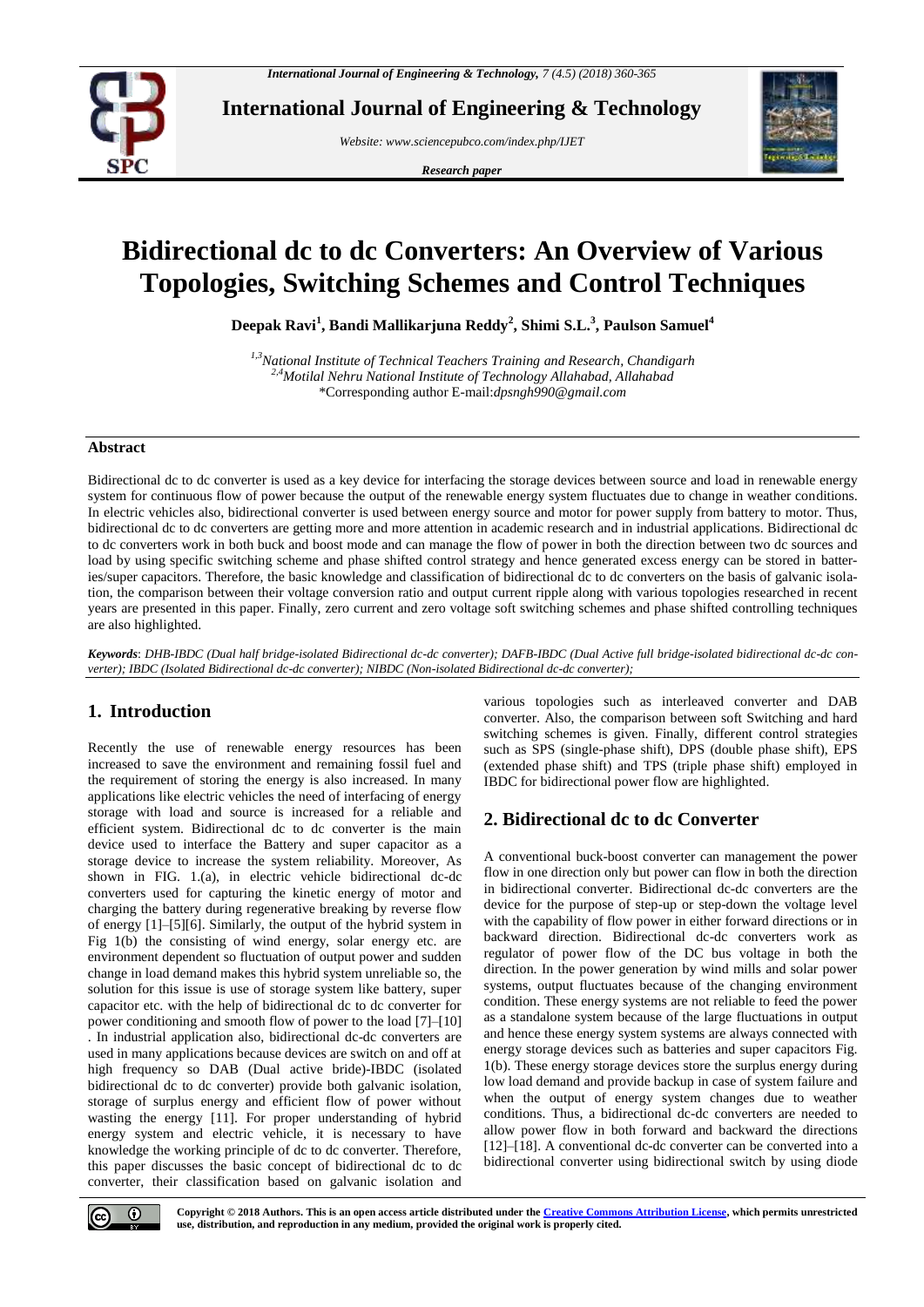in anti-parallel with MOSFET or IGBT allowing current flow in both the direction using controlled switching operation.

# **3. Types of Bidirectional Converter**

There are two types of Bi-directional dc/dc converter on the basis of galvanic isolation provided between input and output [19].

- NIBDC
- IBDC

# **3.1. Non-Isolated Bidirectional Dc to Dc Converter (NIBDC)**

NIBDC is a converter which does not use high frequency transformer to provide any electrical isolation between source and load. Hence these converters are not used in high power applications due to safety reasons but in low power application theses converter are more efficient because these are easy to control and light weight due to absence of transformer [20].

#### **3.1.1. Bidirectional Buck-boost Converter**

This topology is basic circuit of bidirectional dc-dc converter Fig.1 (c). It is the anti-parallel combination of buck-boost converters. During the step-up operation Q1 is conduct according to the duty cycle whereas Q2 will not conduct in this mode. In stepdown mode Q2 will conduct according to the duty cycle and Q1 will not conduct in this mode. A small dead time provided between both the operation so that cross conduction can be avoided [17][21]. Given topology is a non-isolated half-bridge BDC topology and it is designed by the combination of boost converter connected antiparallel with buck converter [22], [23]. This topology is simple and has greater efficiency [24].

#### **3.1.2. Cascaded Bidirectional Buck-boost Converter**

This topology Fig. 1(d) is obtained by cascading buck converter with boost converter [28]–[31]. With this topology all four quadrant is possible hence this topology works as buck mode and boost mode in both the direction. 4-quardant operation of this topology makes this topology most flaxible but it has some limitations also: more number of switches which leads to more switching losses, complex control algorithm and more turn-on losses because of reverse reconevry of diodes

#### **3.1.3. Bidirectional CUK Converter**

Bidirectional CUK converter [25] is obtained from unidirectional CUK converter by using MOSFET in place of diode Fig. 1 (e). The output of this converter has low ripple as compared to above described topologies hence this converter can be a better option for interfacing super-capacitor-battery in circuits [26], [27]. The ripple output current can be reduced by coupling of inductor L1and L2. In the forward power flow, Q1 works as controlled switch and Q2 remain off and body diode of switch Q2 works as main diode. Similarly, in backward power flow Q2 works as controlled switch and Q1 remain off and body diode of switch Q1 works as main diode.

#### **3.1.4. Bidirectional SEPIC-ZETA dc to dc Converter**

SEPIC-ZETA dc to dc converter is modification of CUK converter so its output is not opposite polarity like CUK converter Fig. 2(a). In forward power flow mode this converter works as SEPIC converter and in negative power flow mode, this converter works as ZETA. SEPIC-ZETA converter works in both buck and boost mode [28], [29]. In forward power flow, switch Q1 turn on and Q2 remain off and it works as buck converter and in backward power flow mode it works as boost converter with Q2 turn off. Coupling of inductor L1 and L2 can reduce the voltage output ripple and voltages rating stress on switches.

#### **3.1.5 Switched Capacitor Bidirectional dc to dc Converter**

Fig. 2 (b) shows the switched capacitor bidirectional dc-dc converter which is used when ICs (integrated Circuits) are to use in dc-dc converter circuits[30]–[32]. Since no magnetic devices are present in non- isolated dc-dc converter, integrating of ICs are quite simpler. But theses converters suffer from high ripple current in output due to large number of passive component that leads to electromagnetic interference (EMI). These problems can be resolved by control scheme such as current control and voltage control techniques but this will increase the complexity and cost of the circuit.

#### **3.1.6. Interleaved Non-isolated Bidirectional dc to dc Converter**

Interleaved converter is the parallel combination of two or more than two converters with relative phase shift  $360^0/n$ . Interleaved converters have some the advantages: current splitting (I/n), cancellation of ripples in output current, higher efficiency of system, high-power density and, higher thermal capacity. Due to the current splits in parallel paths, conduction losses decrease with less number of switches. With the interleaving method in dc-dc converter, the ripple of the input current and the output voltages decreases without increasing the switching losses which leads to higher system efficiency [33].

## **3.1.6.1 2-phase Interleaved Non-Isolated Bidirectional dc-dc converter**

2-ø interleaved converter contains two output stages which is 180 degrees out of phase. Conduction losses  $(i^2r)$  are reduced by dividing the current into two paths which are connected parallel. More over overall efficiency increases as compared to 1-ø converter. Due to 2-phase combines at the capacitor which is connected at output, effective ripple frequency becomes doubled which reduces ripple in output voltage. Also, power pulses coming from the input capacitor are stumbled and reduces ripple in current. In Fig. 2(c) basic circuit of 2-phase interleaved dc-dc converters is discussed. Interleaved half bridge converter is the mostly used topology [19][34]–[36]. Theses converter facilitates higher voltage conversion with smaller size of converter. The switching losses also decreases [37]. Hence these converters can be employed to interface ultra-capacitor/battery hybrid energy system for automotive applications like hybrid electric vehicle. Interleaved converter are designed as follows [38]:

- Decide the duty ratio
- Decide the number of phases
- Choose proper Inductor values
- Choose a power semiconductor switch
- Design of filter

These converters have some issue such as: high in cost due to the increased number of component and complex the control strategy.

#### **3.2 Isolated Bidirectional dc to dc Converter**

NIBDC are not capable to provide the safety standards of galvanic isolation. Hence in many applications, IBDC is used in place of NIBDC. In IBDC, high frequency transformer is used to provide galvanic isolation. Galvanic isolation is necessary in many applications for safety of source in overload condition, for noise reduction, for voltage matching between conditions. This converter works in two stages [39]. In first stage dc is converted to ac and second stage ac is converted into dc and both the stages are con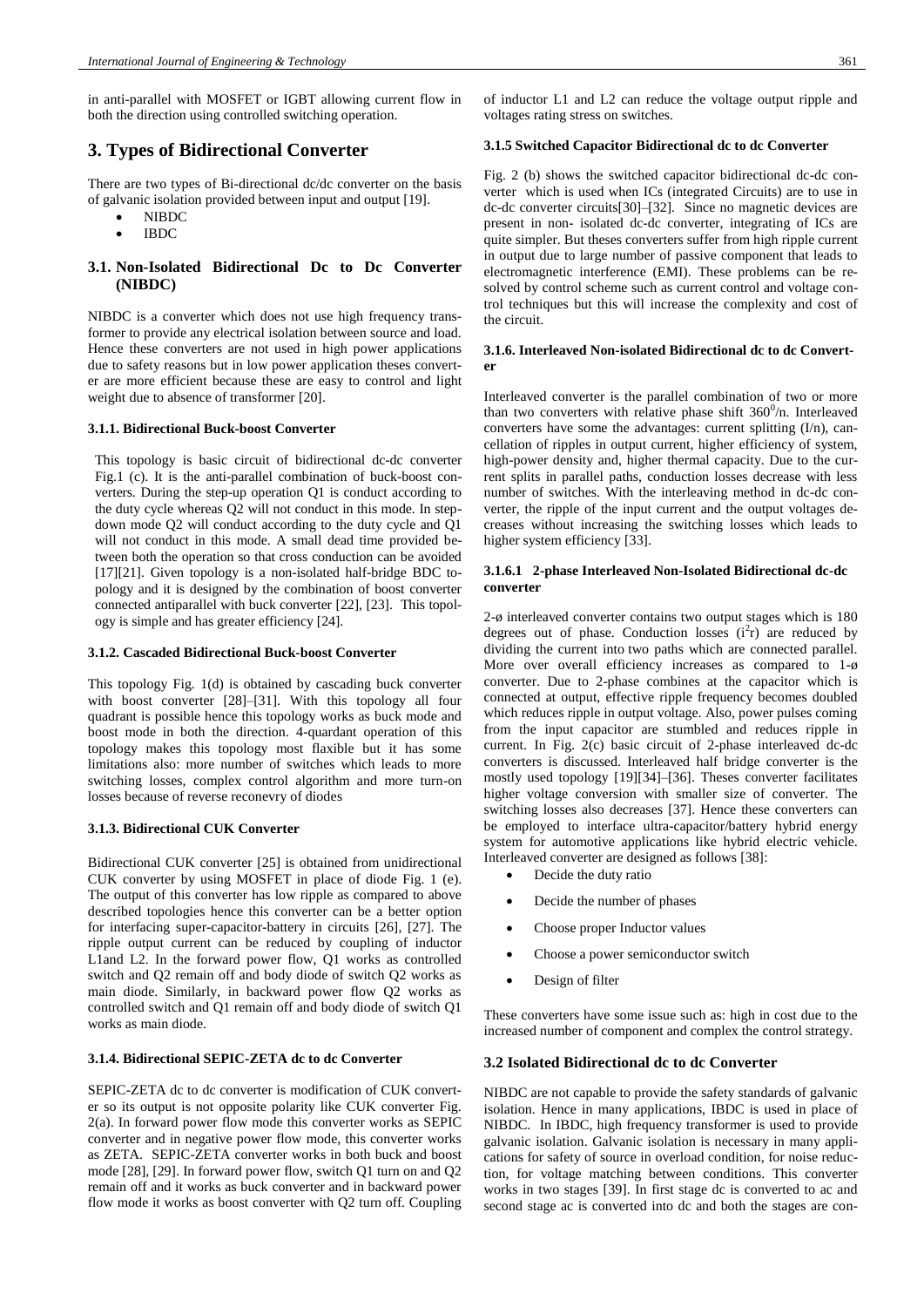nected through high frequency transformer. The basic circuit of isolated bidirectional dc-dc converter is shown in Fig. 2(d). Since transformer can work only at There are many topologies of isolated converters such as forward-flyback IBDC, dual push-pull IBDC, dual flyback IBDC, Dual-CUK IBDC, Dual half bridge IBDC and Dal active full bridge IBDC [40]–[46]. But half bridge and full bridge are widely used because of their high efficiency [47]–[50].

## **3.2.1 Dual Half Bridge (DHB)-Isolated Bidirectional Dc to Dc Converter (IBDC)**

Dual Half Bridge (DHB) isolated ZVS bidirectional dc-dc converters[51] achieve high power density, soft switching and easy control hence are used in EV applications. Fig. 2(e) shows the topology. Its efficiency is 92 to 94%.

## **3.2.2 Dual Active Full Bridge (DAFB)-Isolated Bidirectional dc to dc Converter**

Full bridge isolated bidirectional dc-dc converters are more suitable choice in hybrid energy system because of the high-power density and high efficiency [52]. Fig. 2(f) shows the DAFB-IBDC. The power capacity with the switches so the above discussed DAFB-IBDC has higher power capacity than another topology. Its efficiency is 95%. Hence in high power application like hybrid energy system, this converter is most suitable.

# **4. Control Technique for Isolated Bidirectional dc to dc converter**

For power flow in isolated bidirectional dc-dc converter, phase shift technique is used such as single-phase shift technique (SPS), extended phase shift (EPS) technique, double technique (DPS) and triple phase shift (TPS) technique. Single phase shift is widely used method in DAFB-IBDC [53]–[57]. SPS technique has advantages: small inertia, high dynamics and ease of soft switching but power flow suffers from the leakage inductance of transformer. EPS [58], DPS [53], [59], TPS [60] are modified form of SPS.

# **5. Switching Techniques**

Hard switching is the main cause for the switching [45], [54]. Hence researchers have developed the soft switching techniques so that switching losses can be minimized. But to achieve soft switching, passive component has to be used which makes the system bulky and complex. Table No. 2 shows the comparison of soft and hard switching.





**(b)**













**Fig.1:. (a)** Fuel Cell powered Electric Vehicle, **(b)** Hybrid Energy System with Battery Interface using Bidirectional dc-dc Converter, **(c)** Bidirectional dc to dc Buck-Boost Converter, **(d)** Cascaded Bidirectional Buck-boost Converter, **(e)** Bidirectional CUK Converter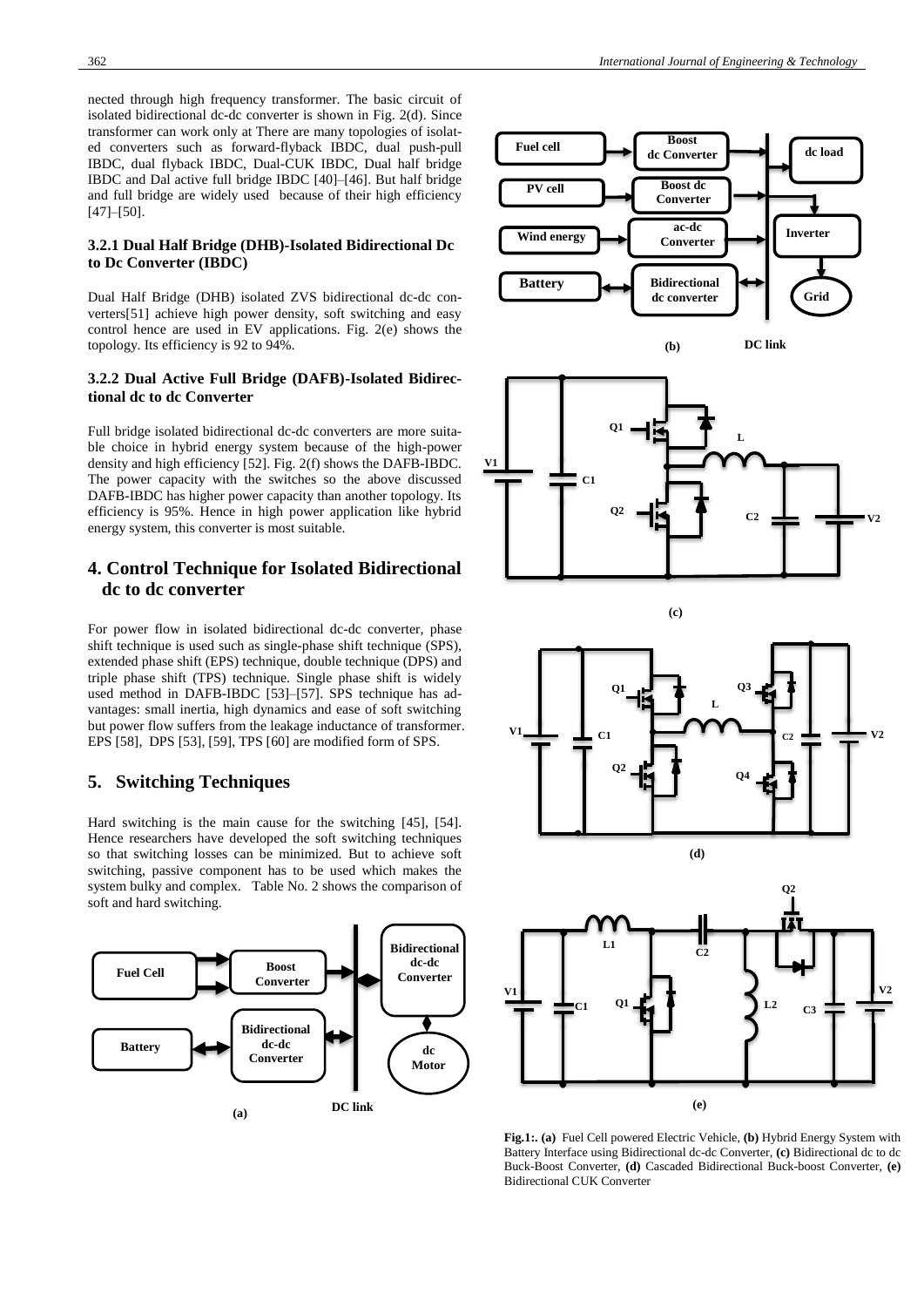







**Fig.2.: (a)** Bidirectional SEPIC-ZETA dc-dc Converter, **(b)** Switched Capacitor Bidirectional dc to dc Converter, (**c)** 2-phase interleaved half bridge Bidirectional dc-dc converter, **(d)** Basic Structure of Bidirectional dc-dc Converter, **(e)** Dual Half Bridge (DHB) Isolated Bidirectional dc-dc (IBDC), **(f)** DAFB-IBDC **(e) (f)**

| <b>Table 1:</b> Comparison between Soft and Hard Switching |                                          |
|------------------------------------------------------------|------------------------------------------|
| <b>Hard switching</b>                                      | Soft switching (ZVS and ZCS)             |
| Large switching losses                                     | Near zero switching losses               |
| High EMI due to high di/dt and dv/dt                       | Low EMI loss                             |
| Limited range of switching frequency                       | High range of switching frequency        |
| Low power density                                          | <b>High Power Density</b>                |
| Low efficiency                                             | <b>High Efficiency</b>                   |
| Easy control                                               | <b>Complex Control</b>                   |
| Low cost                                                   | High cost due to more number of switches |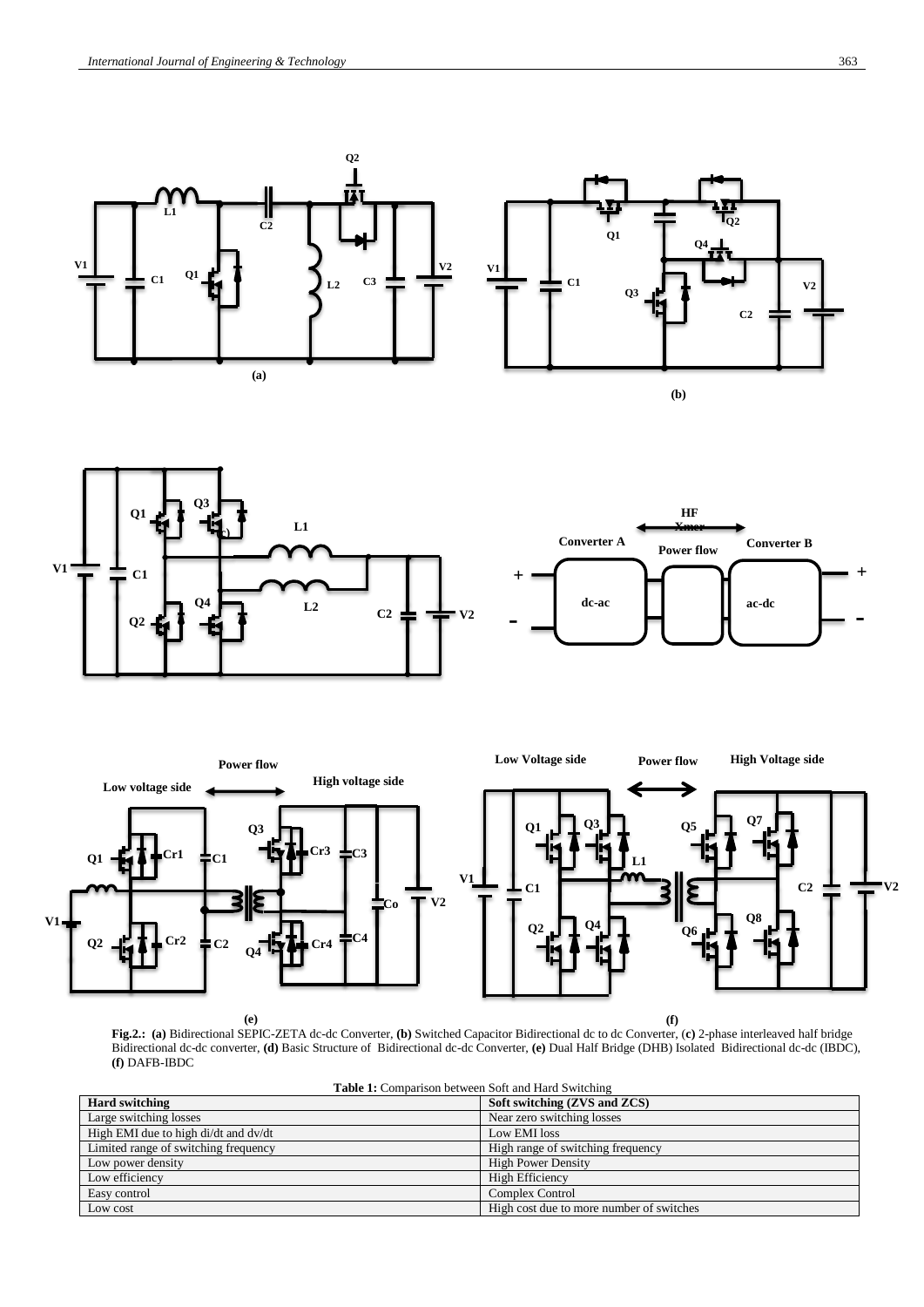# **6. Conclusion**

From the above discussion it can be concluded that the isolated bidirectional dc-dc converters are large in size and heavier in weight due to presence transformer so theses converters seem to unfit for electric vehicles and non-isolated interleaved bidirectional dc-dc converter are more suitable in electric vehicles. But in high power palpation where galvanic isolation is necessary, IBDC are more suitable for hybrid energy system. Soft switching scheme should be used in place of hard switching because it reduces the switching the losses. In IBDC controlling scheme is used according to complexity of the circuit and application.

# **Acknowledge**

The authors acknowledge Dr. lini Mathew, NITTTR Chandigarh Dr. Paulson Samuel, MNNIT Allahabad, Bandi Mallikarjna Reddy MNNIT Allahabad for their direction and support. The authors also acknowledge Professor Dinesh Chandra for his support.

## **References**

- [1] F. Caricchi, F. Crescimbini, F. G. Capponi, and L. Solero, "Study of bi-directional buck-boost converter topologies for application in electrical vehicle motor drives," APEC '98 Thirteen. Annu. Appl. Power Electron. Conf. Expo., vol. 1, pp. 287–293, (1998).
- [2] [2] converter topology for low power application," PESC97. Rec. 28th Annu. IEEE Power Electron. Spec. Conf. Former. Power Cond. Spec. Conf. 1970-71. Power Process. Electron. Spec. Conf. 1972, vol. 1, pp. 804–810, (1997).
- [3] J.-S. Lai and D. J. Nelson, "Energy Management Power Converters in Hybrid Electric and Fuel Cell Vehicles," Proc. IEEE, vol. 95, no. 4, pp. 766–777, (2007).
- [4] A. Emadi, S. S. Williamson, and A. Khaligh, "Power electronics intensive solutions for advanced electric, hybrid electric, and fuel cell vehicular power systems," IEEE Transactions on Power Electronics, vol. 21, no. 3. pp. 567–577, ( 2006).
- [5] H. Plesko, J. Biela, J. Luomi, and J. W. Kolar, "Novel concepts for integrating the electric drive and auxiliary DC-DC converter for hybrid vehicles," IEEE Trans. Power Electron., vol. 23, no. 6, pp. 3025–3034, (2008).
- [6] B. M. Reddy and P. Samuel, "Technology Advancements and Trends in Development of Proton Exchange Membrane Fuel Cell Hybrid Electric Vehicles in India : A Review," vol. 7, pp. 361–384, (2017).
- [7] M. Y. Chong, A. A. Rahman, N. A. Aziz, A. Khamis, and M. F. M. Basar, "Performance comparison of bidirectional converter designs for renewable power generation," in PEOCO 2010 - 4th International Power Engineering and Optimization Conference, Program and Abstracts, pp. 101–106, (2010).
- [8] M. A. Abdullah, A. H. M. Yatim, C. W. Tan, and A. S. Samosir, "Control of a bidirectional converter to interface ultracapacitor with renewable energy sources," in Proceedings of the IEEE International Conference on Industrial Technology, pp. 673–678, (2013).
- [9] S. Adhikari, Z. Lei, W. Peng, and Y. Tang, "A Battery / Supercapacitor Hybrid Energy Storage System for DC Microgrids," ECCE Asia, pp. 8–14, (2016).
- [10] U. Supatti and S. Sungtum, "Bidirectional hybrid batteries/ultracapacitors energy storage system for vehicular applications," IEEE Ind. Appl. Soc. - 51st Annu. Meet. IAS 2015, Conf. Rec., pp. 6–11, (2015).
- [11] H. Zhou, T. Duong, S. T. Sing, and A. M. Khambadkone, "Interleaved bi-directional Dual Active Bridge DC-DC converter for interfacing ultracapacitor in micro-grid application," in IEEE International Symposium on Industrial Electronics, pp. 2229–2234, (2010).
- [12] H. Bai and C. Mi, "Eliminate reactive power and increase system efficiency of isolated bidirectional dual-active-bridge dc-dc converters using novel dual-phase-shift control," IEEE Trans. Power Electron., vol. 23, no. 6, pp. 2905–2914, (2008).
- [13] [13]J. Xie, X. Zhang, C. Zhang, and C. Wang, "Research on Bi-Directional DC-DC Converter For a Stand-Alone Photovoltaic Hy-

brid Energy Storage System," 2010 Asia-Pacific Power Energy Eng. Conf., pp. 1–4, 2010.

- [14] J. Li-jun and Y. Guang-yao, "Study of Bi-directional DC-DC Converter of Micro-grid Hybrid Energy Storage System," pp. 1166– 1169, (2015).
- [15] M. A. Hernández, F. Lozada, J. L. Azcue, J. A. Torrico, A. J. Sguarezi, and S. Member, "Battery Energy Storage System Applied to Wind Power System Based on Z-Source Inverter Connected to Grid," vol. 14, no. 9, pp. 4035–4042, (2016).
- [16] A. Aroliya, "Analysis of Energy Storage System for Wind Power Generation with application of Bidirectional Converter," Second Int. Conf. Comput. Intell. Commun. Technol., pp. 419–423, 2016.
- [17] S. Tamalouzt, N. Benyahia, T. Rekioua, D. Rekioua, and R. Abdessemed, "Wind turbine-DFIG/photovoltaic/fuel cell hybrid power sources system associated with hydrogen storage energy for microgrid applications," in Proceedings of 2015 IEEE International Renewable and Sustainable Energy Conference, IRSEC 2015, (2016).
- [18] J. Barzola, D. L. Simonetti, and J. F. Fardin, "Energy storage systems for power oscillation damping in distributed generation based on wind turbines with PMSG," 2015 Chil. Conf. Electr. Electron. Eng. Inf. Commun. Technol., pp. 655–660, (2015).
- [19] H. Karshenas and H. Daneshpajooh, "Bidirectional DC-DC Converters for Energy Storage Systems," Energy Storage Emerg. ERA Smart Grids, pp. 162–178, (2011).
- [20] B. M. Reddy and P. Samuel, "A comparative analysis of nonisolated bi-directional dc-dc converters," IEEE 1st International Conference on Power Electronics, Intelligent Control and Energy Systems (ICPEICES), Delhi, India, 2016, pp. 1-6, (2016).
- [21] A. k. Gupta, B. M. Reddy, D. Kumar, P. Samuel, "BBBC based Optimization of PI Controller Parameters for Buck Converter," i-PACT 2017, Vellore Institute of technology, Vellore, Tamilnadu, India, (2017).
- [22] T. Kang, C. Kim, Y. Suh, H. Park, B. Kang, and D. Kim, "A design and control of bi-directional non-isolated DC-DC converter for rapid electric vehicle charging system," in Conference Proceedings IEEE Applied Power Electronics Conference and Exposition - APEC, pp. 14–21, (2012).
- [23] D. R. Northcott, S. Filizadeh, and A. R. Chevrefils, "Design of a bidirectional buck-boost dc/dc converter for a series hybrid electric vehicle using PSCAD/EMTDC," in 5th IEEE Vehicle Power and Propulsion Conference, VPPC '09, 2009, pp. 1561–1566, (2009).
- [24] R. M. Schupbach and J. C. Balda, "Comparing DC-DC converters for power management in hybrid electric vehicles," IEEE Int. Electr. Mach. Drives Conf. 2003. IEMDC'03., vol. 3, no. C, pp. 1369– 1374, (2003).
- [25] M. R. Mohammadi and H. Farzanehfard, "A new bidirectional ZVS-PWM Cuk converter with active clamp," 2011 19th Iran. Conf. Electr. Eng., pp. 1–1, (2011).
- [26] K. Tytelmaier, O. Husev, O. Veligorskyi, and R. Yershov, "A review of non-isolated bidirectional dc-dc converters for energy storage systems," 2016 II Int. Young Sci. Forum Appl. Phys. Eng., pp. 22–28, (2016).
- [27] E. Adib and H. Farzanehfard, "Soft switching bidirectional DC-DC converter for ultracapacitor-batteries interface," Energy Convers. Manag., vol. 50, no. 12, pp. 2879–2884, 2009.
- [28] C. Dimna Denny and M. Shahin, "Analysis of bidirectional SEPIC/Zeta converter with coupled inductor," Proc. IEEE Int. Conf. Technol. Adv. Power Energy, TAP Energy 2015, pp. 103–108, (2015).
- [29] I. D. Kim, Y. H. Lee, B. H. Min, E. C. Nho, and J. W. Ann, "Design of bidirectional PWM Sepic/Zeta DC-DC converter," 7th Internatonal Conf. Power Electron. ICPE'07, pp. 614–619, (2008).
- [30] Y.-S. Lee and Y.-Y. Chiu, "Zero-current-switching switchedcapacitor bidirectional DC–DC converter," IEE Proc. - Electr. Power Appl., vol. 152, no. 6, pp. 1525–1530, (2005).
- [31] A. Ioinovici, "Development of a Generalized S witched-Capacitor DCDC Converter with Bi-directional Power Flow," pp. 499–502, (2000).
- [32] H. S. H. Chung, A. Ioinovici, and W. L. Cheung, "Generalized structure of bi-directional switched-capacitor DC/DC converters," IEEE Trans. Circuits Syst. I Fundam. Theory Appl., vol. 50, no. 6, pp. 743–754, (2003).
- [33] S. Sakulchotruangdet and S. Khwan-On, "Three-phase Interleaved Boost Converter with Fault Tolerant Control Strategy for Renewable Energy System Applications," Procedia Comput. Sci., vol. 86, no. March, pp. 353–356, (2016).